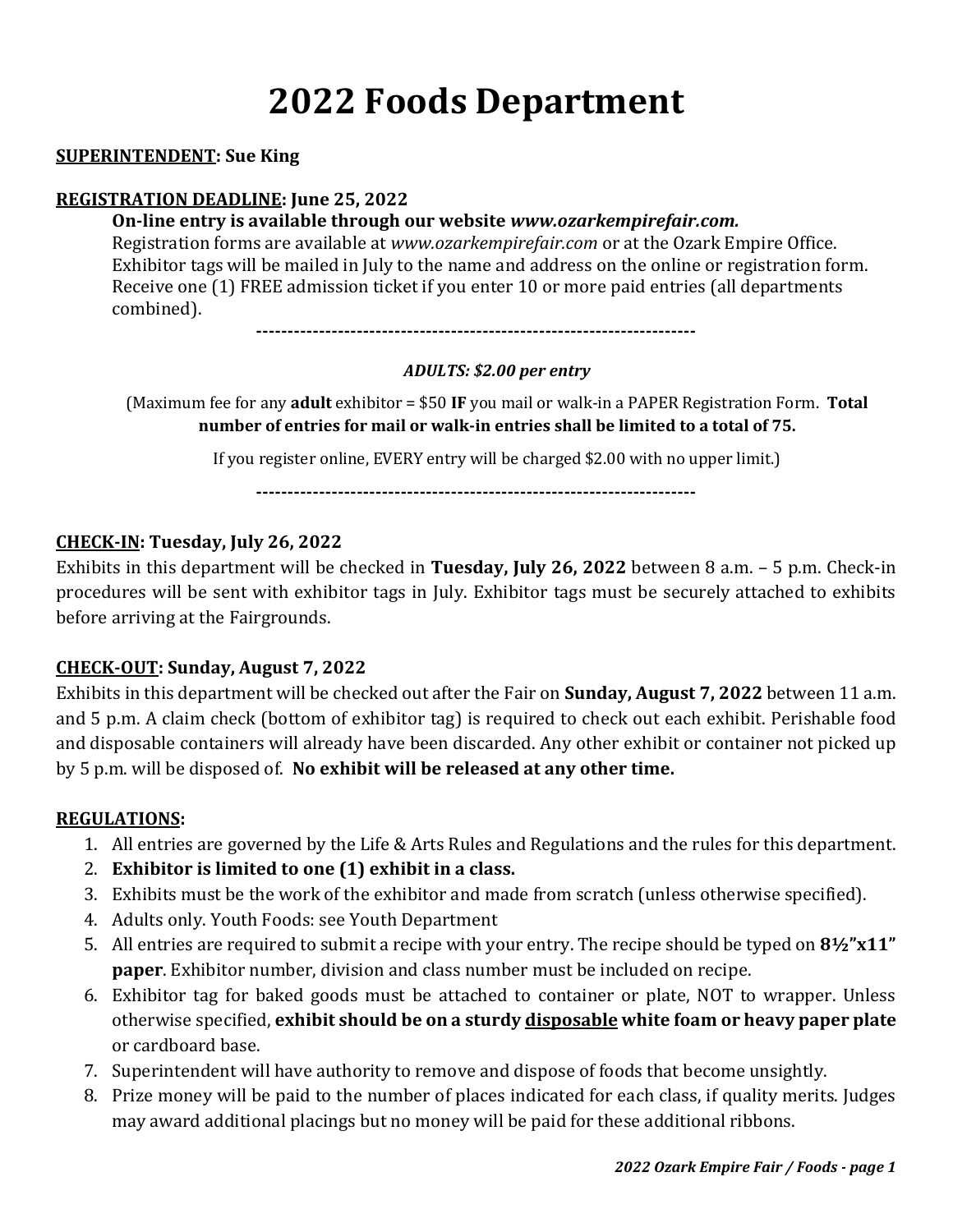- 9. Exhibitor and the public are prohibited from touching or handling exhibits in any manner.
- 10. In order to have this exhibit of as high quality as possible, the right is reserved to reject all unsuitable exhibits, to determine that all rules and regulations have been followed, and that no identification of the exhibitor in any form is displayed during judging.
- 11. **Judging guidelines: see Judging Guidelines link.**

**Director's Choice – Rainbow Ribbon**

## **FOODS SPECIAL EVENTS**

**FRIDAY, JULY 29** 1:00 p.m. – **Mason Jar Recipes**

**SATURDAY, JULY 30** 1:00 p.m. – **Hammons Black Walnut Cooking Contest** 3:00 p.m. – **Pies**

**SUNDAY, JULY 31** 1:00 p.m. – **Quick Breads** 3:00 p.m. – **Muffin Magic**

**MONDAY, AUGUST 1** 3:00 p.m. – **Grandparents' Cookie Contest** 5:00 p.m. – **Heritage Recipes**

**TUESDAY, AUGUST 2** 3:00 p.m. – **Convenience Dishes**

**WEDNESDAY, AUGUST**  1:00 p.m. – **Creative Cupcakes** 3:00 p.m. – **Crafty Cookies** 5:00 p.m. – **Pretzel Castles**

**THURSDAY, AUGUST 4** 1:00 p.m. – **Healthy Creations**  3:00 p.m. – **Casserole Creations** 5:00 p.m. – **Cream Cheesy**

**FRIDAY, AUGUST 5** 3:00 p.m. – **A-maize-ing Corn** 5:00 p.m. – **Fruits of Summer**

**SATURDAY, AUGUST 6** 3:00 p.m. – **Perfect Picnic** 5:00 p.m. – **Cook's Challenge** *NEW Ingredients!*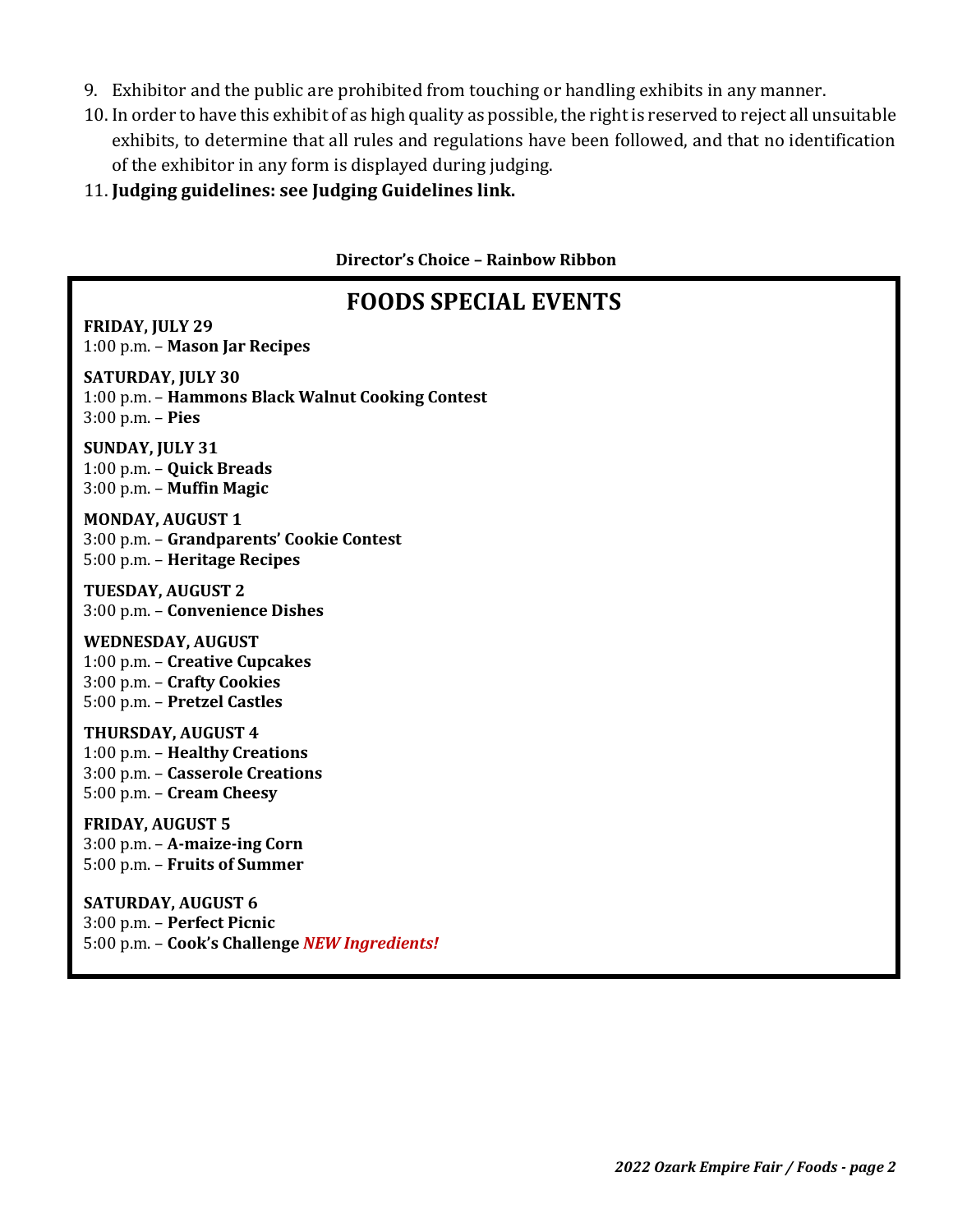## **DIVISION 801 – DESSERT TIME**

#### **Champion: Ribbon**

Prize money: \$4 - \$3 - \$2

#### **Additional information:**

- a. Submission of recipe is required for all classes in the Dessert Time division. The recipe should be typed on **8½"x11" paper**. Exhibitor number and class number must be included on recipe.
- b. Recipes become the property of the Ozark Empire Fair and may be used in future publications or promotions.
- c. ADDITIONAL FOODS CLASSES: See the **Special Events Department**.
- d. All items must be made from scratch. Mix Tricks (from box mixes), see Division 809.
- e. **Please use 6"-7" sturdy paper plates.** Exhibitor tag and recipe page must be attached to plate.

#### **Class**

- 1 Brownies (6)
- 2 Bar Cookies (6)
- 3 Any other baked dessert not listed in this or any other division (6)
- 4 Fudge (6)
- 5 Any other candy not listed in this or any other division (6 pieces)

## **Mix Tricks**

With our busy lifestyles these days, sometimes there just isn't time for scratch baking. **Mix Tricks** baked products using commercial mixes to make cakes, cookies, quick breads, etc., but with significant changes by the exhibitor. **Mix Tricks** see Division 809.

## **DIVISION 802 – CAKES Champion: Ribbon**

Prize money: \$4 - \$3 - \$2

#### **Additional information:**

- a. Submission of recipe is required for all classes in the Dessert Time division. The recipe should be typed on **8½"x11" paper**. Exhibitor number and class number must be included on recipe.
- b. Recipes become the property of the Ozark Empire Fair and may be used in future publications or promotions.
- c. ADDITIONAL FOODS CLASSES: See the **Special Events Department**.
- d. All items must be made from scratch. Mix Tricks (from box mixes), see Division 809.
- e. Unless otherwise indicated in class description, it is the exhibitor's choice
	- a. to exhibit whole or half cake.
	- b. to exhibit layer, sheet, tube or bundt cake, as most appropriate for the type of cake.
	- c. to frost, ice or glaze any cake.
- f. **Please use sturdy paper plates.** Exhibitor tag and recipe page must be attached to plate.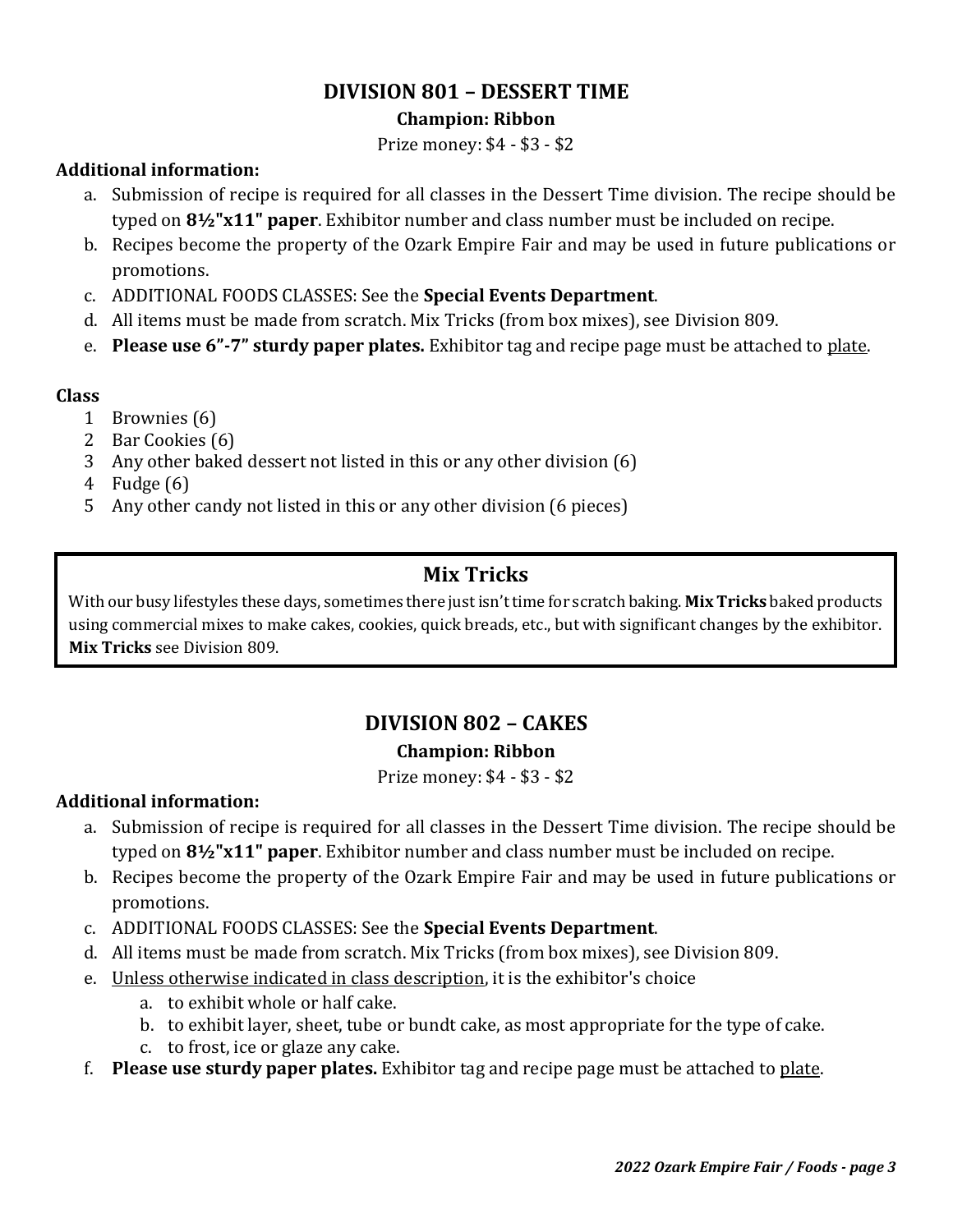#### **Class**

- 1 Angel Food
- 2 White, layer
- 3 Chocolate, layer
- 4 Pound
- 5 Spice
- 6 Any sheet cake, any flavor
- 7 Any other cake not listed above, specify type.

## **DIVISION 803 – COOKIES**

#### **Champion: Ribbon**

Prize money: \$4 - \$3 - \$2

#### **Additional information:**

- a. Cookies must be made from scratch. Mix Tricks (from box mixes), see Division 809.
- b. Exhibit to consist of four (4) cookies on a sturdy disposable white foam or paper plate.
- c. Cookies will be disqualified if rules are not met (number of cookies, recipe, etc.)
- d. Submission of recipe is required for all classes in the Cookie division. The recipe should be typed on **8½"x11" paper**. Exhibitor number and class number must be included on recipe.
- e. Exhibitor tag and recipe page must be attached to plate.

#### **Class**

- 1 Chocolate Chip
- 2 Oatmeal
- 3 Sugar
- 4 Any other drop cookie
- 5 Any other rolled cookie
- 6 Any other refrigerator cookie

Calling all grandparents, see *Grandparents' Cookie Contest* in the Special Events Department.

## **DIVISION 804 – HAMMONS PRODUCTS BLACK WALNUT BAKING CONTEST**

**HAMMONS PRODUCTS COMPANY,** Stockton, will award the following prize money in each class: 1st - \$50; 2nd - \$30; 3rd - \$20



#### **Special Regulations:**

- a. Black walnut "baking" includes cake, cookies, muffins and bread. Using black walnuts in savory or sweet salads, sides dishes, or main dishes: see Black Walnut Cooking in the **Special Events Department.**
- b. Each recipe must use at least ¼ cup American Black Walnuts.

For cupcakes, see *Creative Cupcakes*  in the Special Events Department.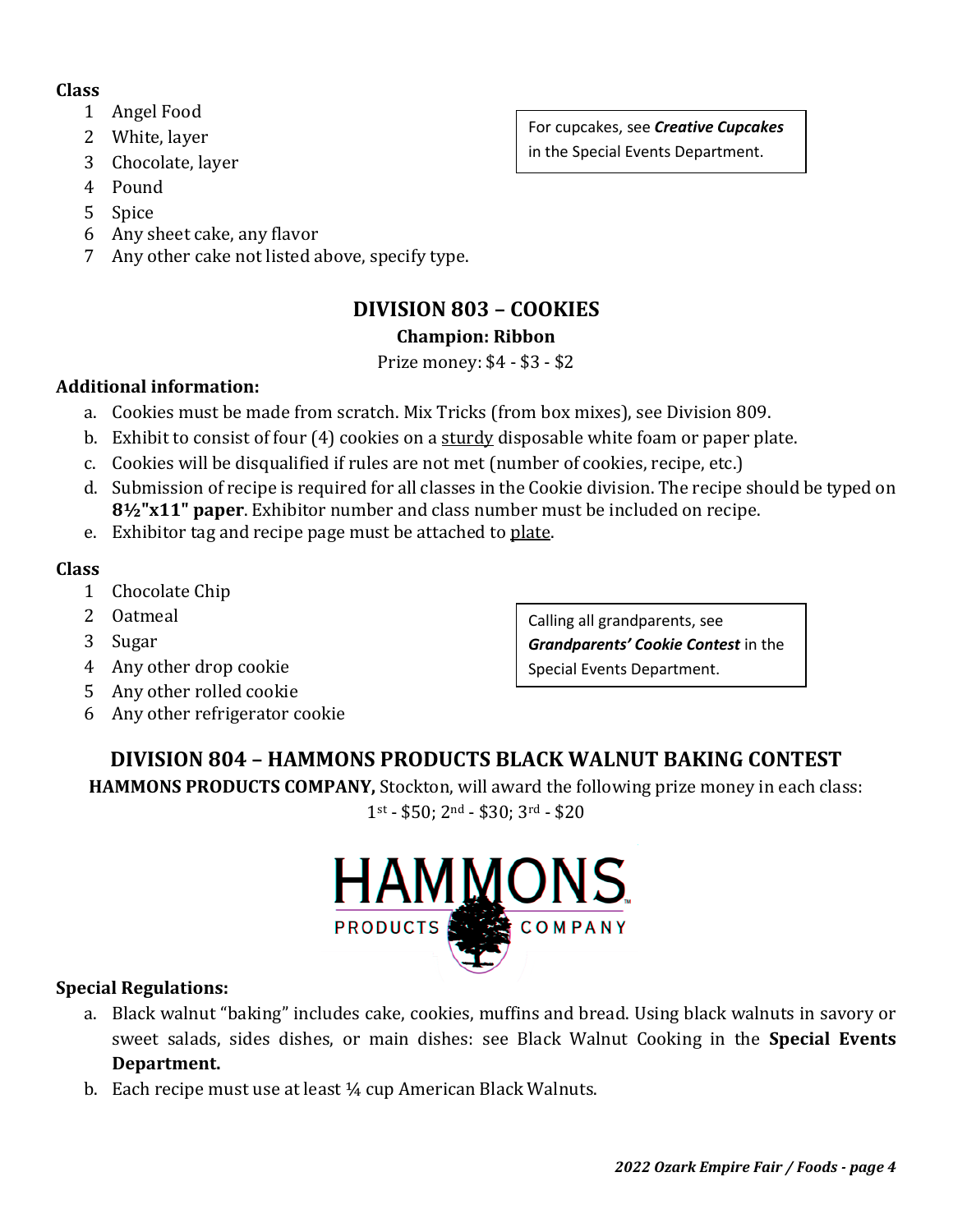c. Each exhibit must be accompanied by the recipe typed on **8 ½" x 11" paper.** All recipes become the property of Hammons Products Company and the Ozark Empire Fair. The exhibitor, by entering, allows Hammons Products Company or the Ozark Empire Fair to use the recipe in future publications and promotions.

#### **Class**

- 1 American Black Walnut Cake: Exhibitor's choice to exhibit whole or half cake
- 2 American Black Walnut Cookies: 6 cookies
- 3 Bread or Muffins: whole or half loaf, 5 muffins

## **DIVISION 805 – DECORATED CAKES**

#### **Champion: Ribbon**

Prize money: \$6 - \$5 - \$4

#### **Additional information:**

- a. **All cakes in this division must be decorated before arriving at Fairgrounds**. Set-up and minor final decoration allowed on cakes.
- b. Decorated cakes may be made of cardboard mold or combination of cake and cardboard. Cakes will not be cut.
- c. Maximum SIZE, including decorations: 32" high, 30" wide, 20" front to back.

#### **Class**

#### 1 **Theme Class – Summer's Biggest Party, World of Wonder**

- 2 Wedding cake
- 3 Birthday cake
- 4 Any other occasion cake

## **DIVISION 806 – HONEY**

#### **Champion: Ribbon**

Prize money: \$4 - \$3 - \$2

#### **Additional information:**

- a. Only one (1) exhibit per class is permitted from an apiary.
- b. Honey must be produced by exhibitor's bees.
- c. Honey shown this year may not have been shown at the Ozark Empire Fair in any previous year.
- d. Label each jar or box **ON BOTTOM ONLY** with exhibitor NUMBER and class number.
- e. Amount required:

Extracted honey: Exhibit is 3 1-pound queenline jars.

Cut comb honey: Exhibit is 3 closed plastic boxes (contents visible from all sides) of 12 oz to 1 pound each.

Frame comb honey: Exhibit is 1 frame displayed in a closed container in which both sides of the comb can be clearly seen.

Chunk comb honey: Exhibit is 3 2-pound jars.

Beeswax: Exhibit is 1 piece with total weight 1-2 pounds.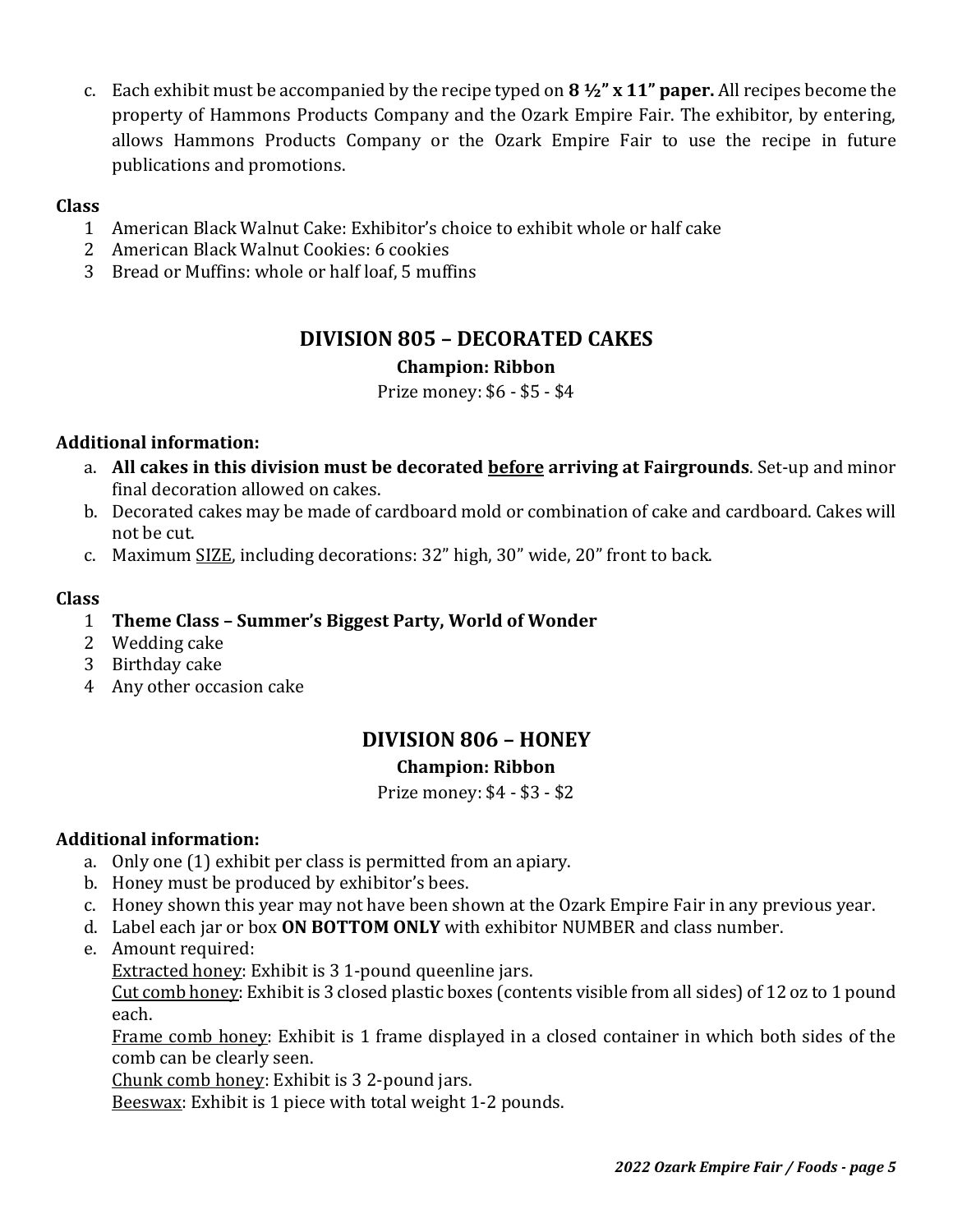#### **Class**

- 1 Cut comb honey
- 2 Frame comb honey
- 3 Chunk comb honey
- 4 Light extracted honey
- 5 Dark extracted honey
- 6 Beeswax

## **DIVISION 807 – HONEY BAKING**

#### **Champion: Ribbon**

Prize money: \$4 - \$3 - \$2

#### **Additional information:**

- a. Exhibits in Honey Baking MUST be accompanied by the recipe typed on **8 ½"x11" paper**.
- b. Recipes become the property of the Ozark Empire Fair and may be used in future publications or promotions.
- c. Exhibits may contain some sugar. Preference will be given to exhibits containing the least amount of sugar, all other things being equal.

#### **Class**

- 1 Honey cookies, 4
- 2 Honey quick bread, 5 muffins, ½ fruit/nut loaf, etc.
- 3 Honey yeast bread, ½ loaf, 3 rolls, etc.

## **DIVISION 808 – YEAST BREADS**

#### **Champion (Classes 1-6): Ribbon**

Classes 1-5 Prize money: \$4 - \$3 - \$2

Class 6 Prize money: \$6 - \$5 - \$4

#### **Additional information:**

- a. Yeast breads must be made from scratch. No bread machines. (Frozen bread dough mix tricks, see Division 809.)
- b. ADDITIONAL YEAST BREAD CLASSES: Division 807, and contests in the **Special Events Department**.

#### **Class**

- 1 White loaf, ½ loaf
- 2 Whole wheat or graham loaf, ½ loaf
- 3 Any other loaf,  $\frac{1}{2}$  loaf
- 4 Rolls, any shape, 3
- 5 Cinnamon rolls, 3
- 6 Bread Basket: Collection of yeast breads displayed in a basket. MUST include at least two (2) different kinds of dough and at least three (3) different shapes (loaf, pan rolls, cloverleaf rolls, etc.) A loaf should be exhibited as ½ loaf. An exhibit of rolls is three (3) rolls of one variety. Judging will include attractiveness of display.